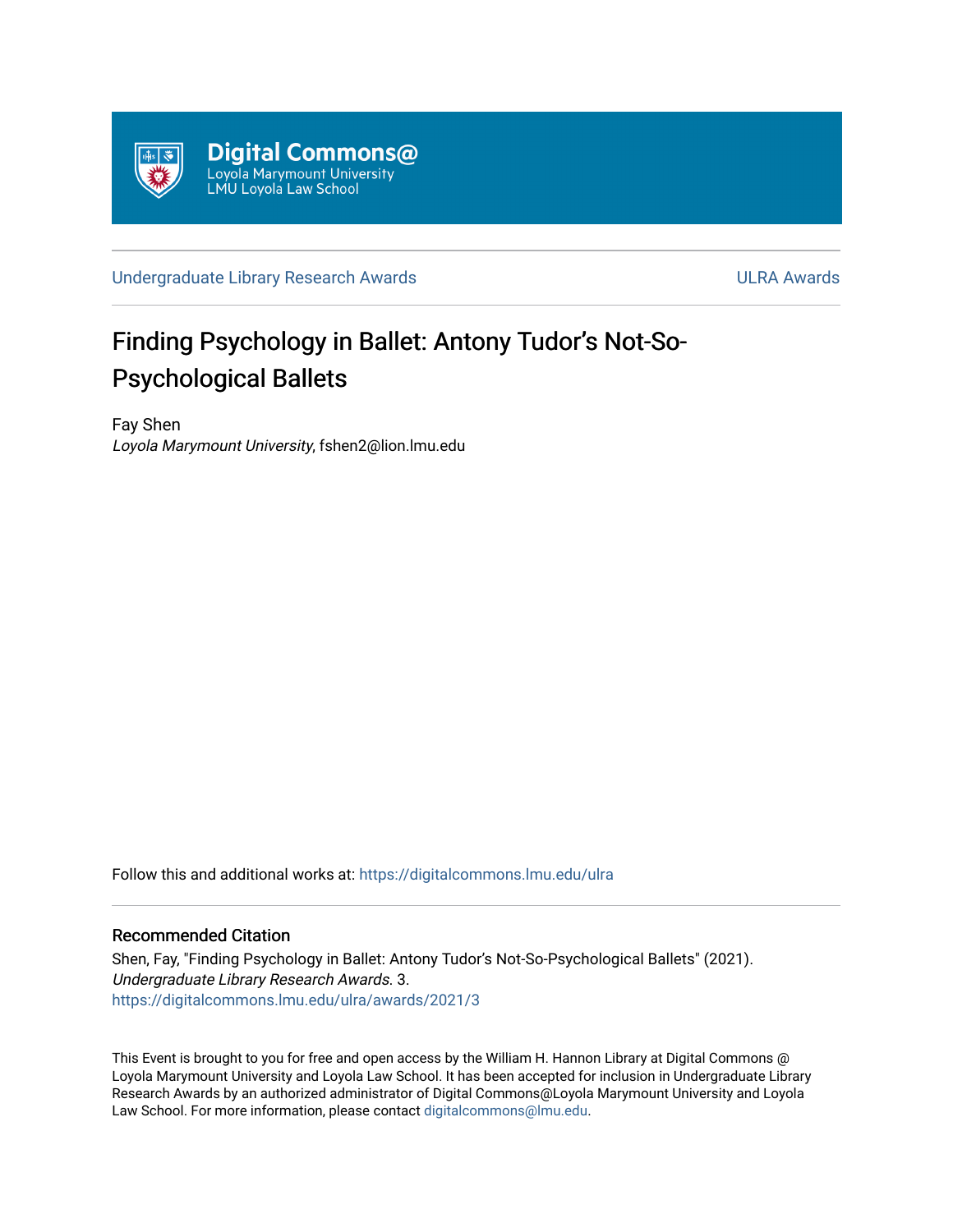Finding Psychology in Ballet:

Antony Tudor's Not-So-Psychological Ballets

Dr. Jill Nunes-Jensen

DANC 281

May 1, 2020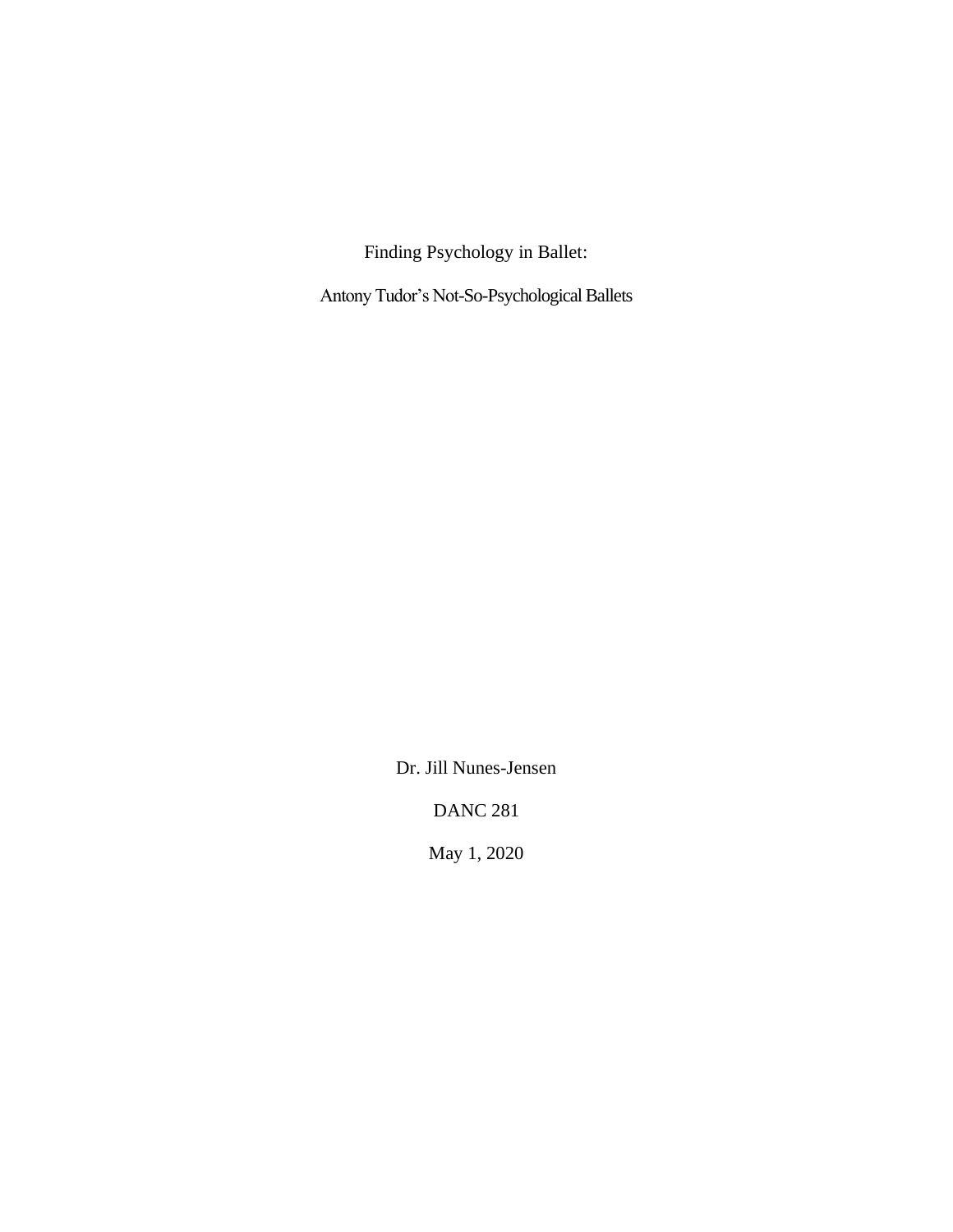Antony Tudor is considered to be one of the greatest choreographers of the twentieth century. He began his career in London, however, most of his works were created in the United States during his work with the American Ballet Theatre (ABT). Tudor was known for his very distinctive psychological ballets that differed significantly from what was being staged at the time. He choreographed ballets that conveyed obvious emotion through very intentional and also subtle movements and gestures.<sup>1</sup> Some of his most well-known works include *Jardin aux Lilas*  (*The Lilac Garden*) (1936), *Dark Elegies* (1937), *Pillar of Fire* (1942), and *The Leaves Are Fading* (1975). What set his ballets apart from classical and romantic ballets, such as *The Nutcracker* and *La Sylphide*, was that there was no "decorative choreography."<sup>2</sup> Every turn and every leap in Tudor's ballets enhanced the storytelling and his works became labeled as psychological ballets because they left audiences thinking about the story rather than just the dancing. However, from a psychologist's point of view, the term "psychological" actually may not be representative of what Tudor's ballets really are. Psychology is a discipline with a variety of branches of study and in order to call something "psychological," one must first understand what psychology is and how it can be applied. Dance history presumes that Antony Tudor's ballets are "psychological", yet from a psychological point of view, Tudor's work might not be regarded otherwise.

What is psychology? The word itself comes from the Greek word "psyche," meaning the human soul, mind, or spirit.<sup>3</sup> The official definition of psychology provided by the American Psychological Association (APA) is "…the study of the mind and behavior. The discipline

<sup>1</sup> Rachel S. Chamberlain. Duerden, *The Choreography of Antony Tudor: Focus on Four Ballets* (Madison, NJ: Fairleigh Dickinson University Press, 2003))

<sup>2</sup> The Editors of Encyclopaedia Britannica, "Antony Tudor," Encyclopædia Britannica (Encyclopædia Britannica, Inc., April 16, 2020), https://www.britannica.com/biography/Antony-Tudor)

<sup>3</sup> "Psychology," Merriam-Webster (Merriam-Webster), accessed May 1, 2020, https://www.merriamwebster.com/dictionary/psychology)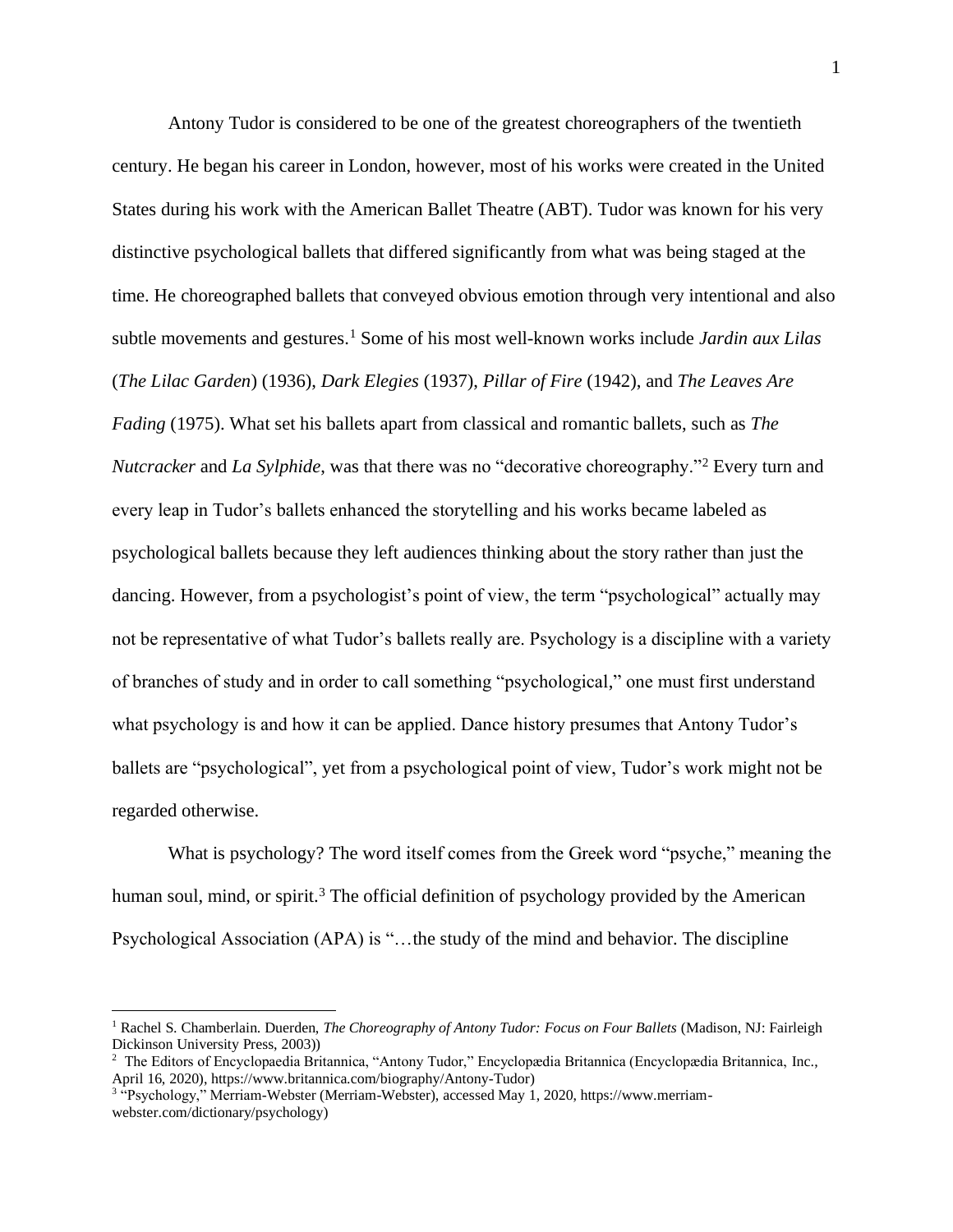embraces all aspects of the human experience […] 'the understanding of behavior' is the enterprise of psychologists."<sup>4</sup> Essentially, the study of psychology focuses on why and how people think and behave the way they do. There are many, many fields of study in psychology such as developmental, clinical, health, social, and sports psychology. Most psychology involved in the arts is forensic and/or abnormal psychology. Forensic psychology is a specialized field of psychology involving providing expertise and insight for legal situations.<sup>5</sup> For example, a forensic psychologist could help law enforcement determine why someone committed a homicide. This is related to abnormal psychology, which is the branch of psychology that studies people who are considered "abnormal" due to having a mental disorder.<sup>6</sup> Ted Bundy, the Joker from Batman, and the Zodiac Killer are all known for displaying abnormal behavior.

The term "psychological" is not only used to describe ballets, it has also been used frequently in cinema to describe films of the horror or thriller genre. Psychological thrillers, like Alfred Hitchcock's *Psycho*, involve both forensic and abnormal psychology. They began to rise in popularity in the 1920s and 30s, a few years before Tudor started creating his ballets, which may be part of the reason why they were labeled as psychological.<sup>7</sup> At that time, people believed that anything that was meant to purely entertain but instead got the audience to think was psychological. Movies, plays, and ballets with darker themes were also seen as psychological. Another attribute of entertainment that has been deemed "psychological" is realism. Tudor himself once said that he wanted "real people, not dancers" and that he wanted to prove that

<sup>4</sup> "About the APA," American Psychological Association (American Psychological Association, July 2019), https://www.apa.org/about/)

<sup>5</sup> "Forensic Psychology," American Psychological Association (American Psychological Association, July 2019), https://www.apa.org/ed/graduate/specialize/forensic)

<sup>6</sup> "APA Dictionary of Psychology: Abnormal Psychology," American Psychological Association (American Psychological Association, July 2019), https://dictionary.apa.org/abnormal-psychology)

<sup>&</sup>lt;sup>7</sup> Cliona, "The History and Development of a Psychological Thriller," LinkedIn SlideShare (LinkedIn, March 9, 2014), https://www.slideshare.net/cli0na/the-history-and-development-of-a-psychological-thriller)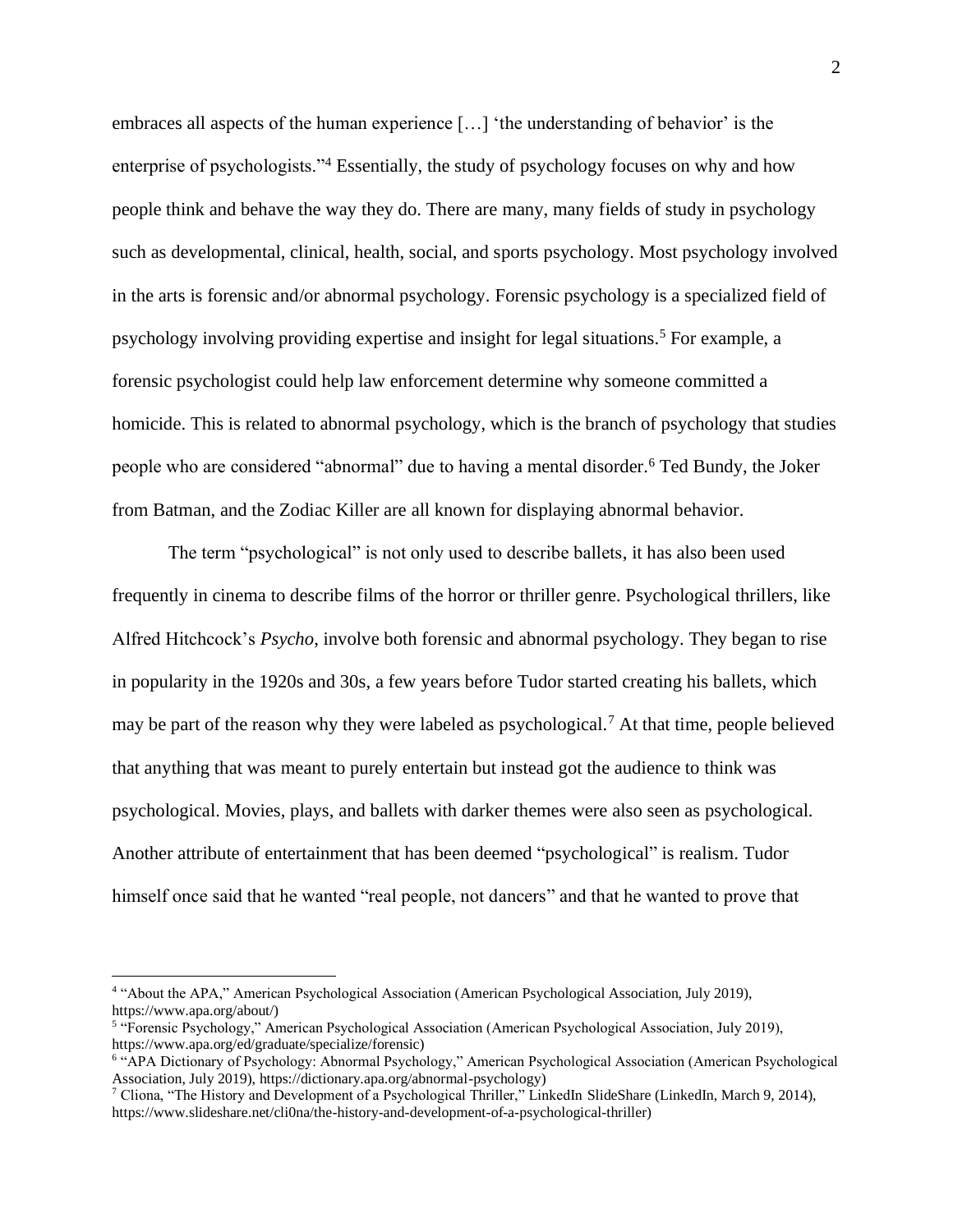dancers were "real" through his choreography.<sup>8</sup> Ballets such as *Swan Lake* are pure fantasy while Tudor's ballets deal with logical concepts that most people can relate to, which leads to audiences contemplating how what they just watched on stage relates to their own lives.

These are all reasons why dance history deems Tudor's ballets as psychological, still, in order to evaluate how psychological these ballets really are from a psychological point of view, different measures must be used. Psychology is a science, and science has rules and methods. So, in this evaluation of Tudor's ballets, a ballet must have one or more of the following criteria to be considered psychological. First, following the definition of psychology, the story of the ballet must have to be related to the minds and thought processes of the characters. For example, a ballet could reveal to the audience exactly how a character arrives at a decision by taking them through a detailed account of their course of thought. Second, the ballet must illustrate a psychological process or illness through symbolism and/or storytelling. For instance, the plot of the ballet could be depicting a mental illness such as depression using symbolism. Third, the ballet must have an "abnormal" character who has a mental illness which significantly impacts the plot.<sup>9</sup> Examples of mental illnesses include schizophrenia, anxiety, depression, and PTSD (post-traumatic stress disorder).

*Jardin Aux Lilas (The Lilac Garden)* is widely considered to be the first psychological ballet in history. Dance writer and researcher Rachel S. Chamberlain Duerden categorizes this ballet as one of Tudor's "story" ballets in her book, *The Choreography of Antony Tudor: Focus on Four Ballets*. <sup>10</sup> Duerden sees this as a story ballet because there is a clear beginning, middle,

<sup>8</sup> Anna Kisselgoff, "Psychological Aspects of the Dance," *The New York Times*, April 21, 1987, sec. A, pp. 28, https://www.nytimes.com/1987/04/21/arts/psychological-aspects-of-the-dance.html)

<sup>&</sup>lt;sup>9</sup> An "abnormal character" will be defined as a person who behaves in extreme ways that do not conform to the society they are in due to psychological issues.

<sup>10</sup> Rachel S. Chamberlain. Duerden, *The Choreography of Antony Tudor: Focus on Four Ballets* (Madison, NJ: Fairleigh Dickinson University Press, 2003))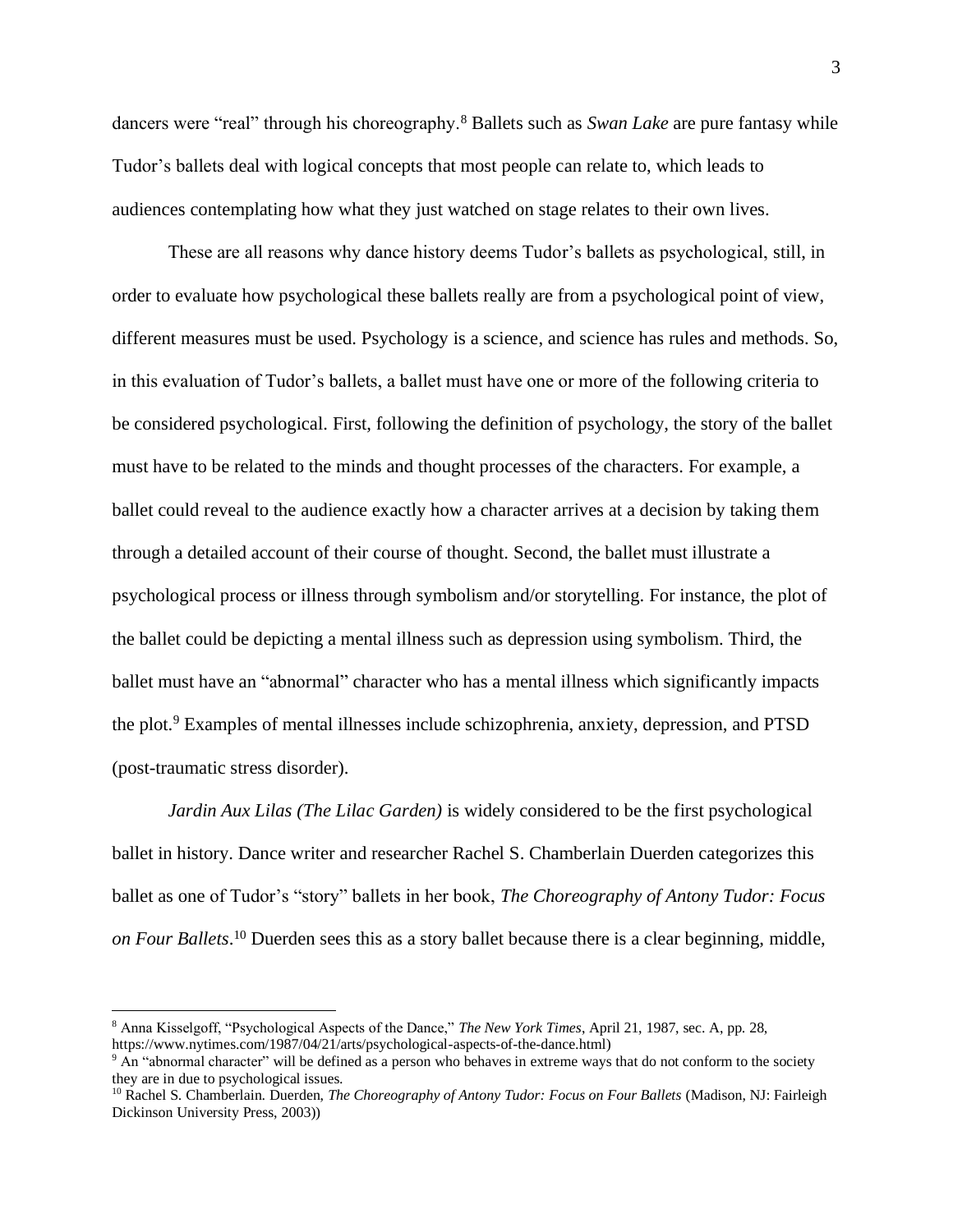and end to the plot, unlike some of Tudor's other ballets such as *Dark Elegies*. *Jardin Aux Lilas* depicts the story of a young woman named Caroline at a garden reception where she says goodbye to her friends and family before she is to marry a man who she does not love. She encounters her lover who she leaves standing alone on the stage at the end of the ballet while she walks away with her fiancé.<sup>11</sup> The story does not have any obvious psychology to it. Alastair Macaulay of *The New York Times* wrote, "Nobody played a psychiatrist in it, but it's steps, gestures, and phrases showed flickering aspects of repression, denial, private longing, heartbreak, personal conflict, and hypocrisy…"<sup>12</sup> Looking at the first criteria, *Lilac* does not take the audience through the thought process of Caroline. Her conflicting feelings about not marrying the man she loves are very apparent but it is definitely more of a matter of heart rather of mind. This is a love story with an unhappy ending, not a look into the mind of a young bride. This also goes for the second criteria of expressing a psychological process or illness. The closest thing to that present in the ballet is love and heartbreak. But again, those concepts cannot be explained purely by psychology. The last criteria of having a character with a mental illness is also not met. Thus, even though there is the presence of many strong emotions, *Jardin Aux Lilas* cannot be deemed a psychological ballet.

The second ballet examined herein is Tudor's *Dark Elegies*. Duerden puts this ballet in the "mood ballet" category since it has more of an abstract idea behind the plot rather than a narrative. <sup>13</sup> *The New York Times's* Jack Anderson would agree with Duerden with his description

<sup>&</sup>lt;sup>11</sup> "Jardin Aux Lilas (Lilac Garden)," The Antony Tudor Ballet Trust (The Antony Tudor Ballet Trust), accessed May 1, 2020, https://www.antonytudor.org/ballets/lilac-garden)

<sup>12</sup> Alastair Macaulay, "Under Analysis: The Psychology of Tudor's Ballets," *The New York Times*, May 11, 2008, https://www.nytimes.com/2008/05/11/arts/dance/11maca.html)

<sup>&</sup>lt;sup>13</sup> Rachel S. Chamberlain. Duerden, *The Choreography of Antony Tudor: Focus on Four Ballets* (Madison, NJ: Fairleigh Dickinson University Press, 2003))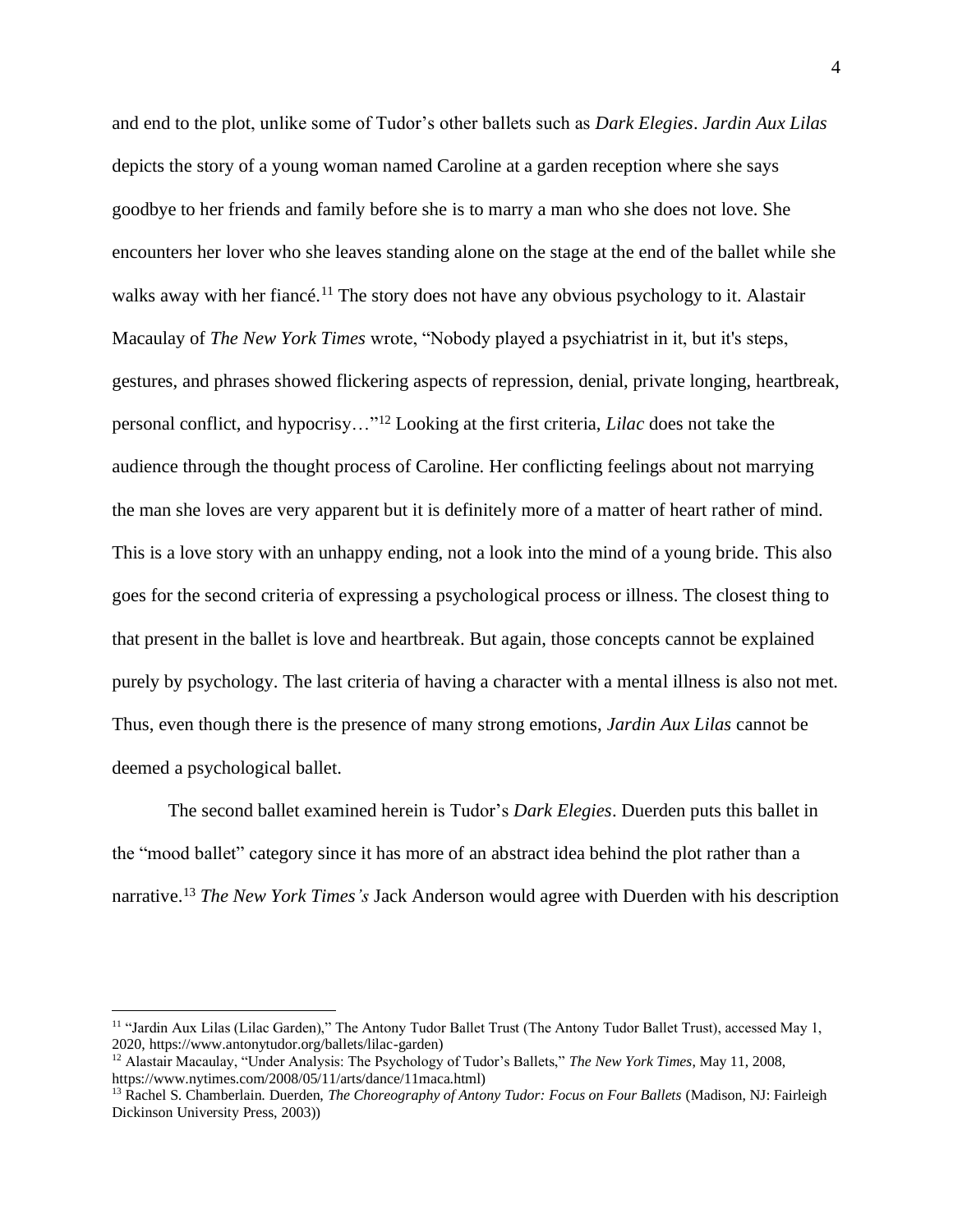of this ballet being "totally plotless yet emotionally rich."<sup>14</sup> *Dark Elegies* shows a very tight-knit peasant community of people dealing with the loss of their children.<sup>15</sup> Rachel Rizzuto of *Dance Teacher* magazine describes this piece as a "mediation on grieving."<sup>16</sup> The title of the ballet itself gives away what the ballet is about. In her article, "Notes on *Dark Elegies,*" in *Dance Chronicle*, Elizabeth Sawyer explains that, "Tudor chose the plural, 'elegies,' to indicate that people react differently to personal trauma."<sup>17</sup> Each woman, man, and couple that dances in the ballet expresses their grief in different ways. Additionally, each section of the ballet represents a distinct stage of the grieving process. According to the APA, there are five stages of grief: denial, anger, bargaining, depression, and acceptance.<sup>18</sup> Tudor's choreography embodies each stage in very effective way that allows the audience to see exactly what the characters are going through. Sawyer describes the last scene of *Dark Elegies* as, "the [completion of] the gradual healing process as the dancers become more connected to one another."<sup>19</sup> After this last scene, the dancers exit the stage into a bright light showing that they have healed and are moving on, depicting acceptance, the final stage of grief.

This ballet clearly meets the criteria needed to be called a psychological ballet. With the first criteria, the minds and thought processes of the characters are clearly explored since the entire ballet centers around the characters expressing their grief. The next criterion requires the ballet to illustrate a psychological process, which *Dark Elegies* does by exploring the five stages

<sup>14</sup> Jack Anderson, "Dance: Tudor's 'Dark Elegies,' by Ballet Theatre," *The New York Times*, June 6, 1987, p. 9, https://www.nytimes.com/1987/06/06/arts/dance-tudor-s-dark-elegies-by-ballet-theater.html)

<sup>&</sup>lt;sup>15</sup> "Dark Elegies," The Antony Tudor Ballet Trust (The Antony Tudor Ballet Trust), accessed May 1, 2020, https://www.antonytudor.org/ballets/dark-elegies)

<sup>&</sup>lt;sup>16</sup> Rachel Rizzuto, "Antony Tudor 1908–1987," Dance Teacher (Dance Teacher, September 17, 2019), https://www.danceteacher.com/antony-tudor-1908-1987-2392654233.html)

<sup>&</sup>lt;sup>17</sup> Elizabeth Sawyer. "Notes on Dark Elegies." Dance Chronicle: Studies in Dance and the Related Arts 28, no. 1 (2005): 1–27. https://electra.lmu.edu:2084/login.aspx?direct=true&db=rih&AN=A481814&site=eds-live&scope=site.)

<sup>&</sup>lt;sup>18</sup> "APA Dictionary of Psychology: Stages of Grief," American Psychological Association (American Psychological Association, July 2019), https://dictionary.apa.org/stages-of-grief)

<sup>&</sup>lt;sup>19</sup> Elizabeth Sawyer. "Notes on Dark Elegies." Dance Chronicle: Studies in Dance and the Related Arts 28, no. 1 (2005):

<sup>1–27.</sup> https://electra.lmu.edu:2084/login.aspx?direct=true&db=rih&AN=A481814&site=eds-live&scope=site.)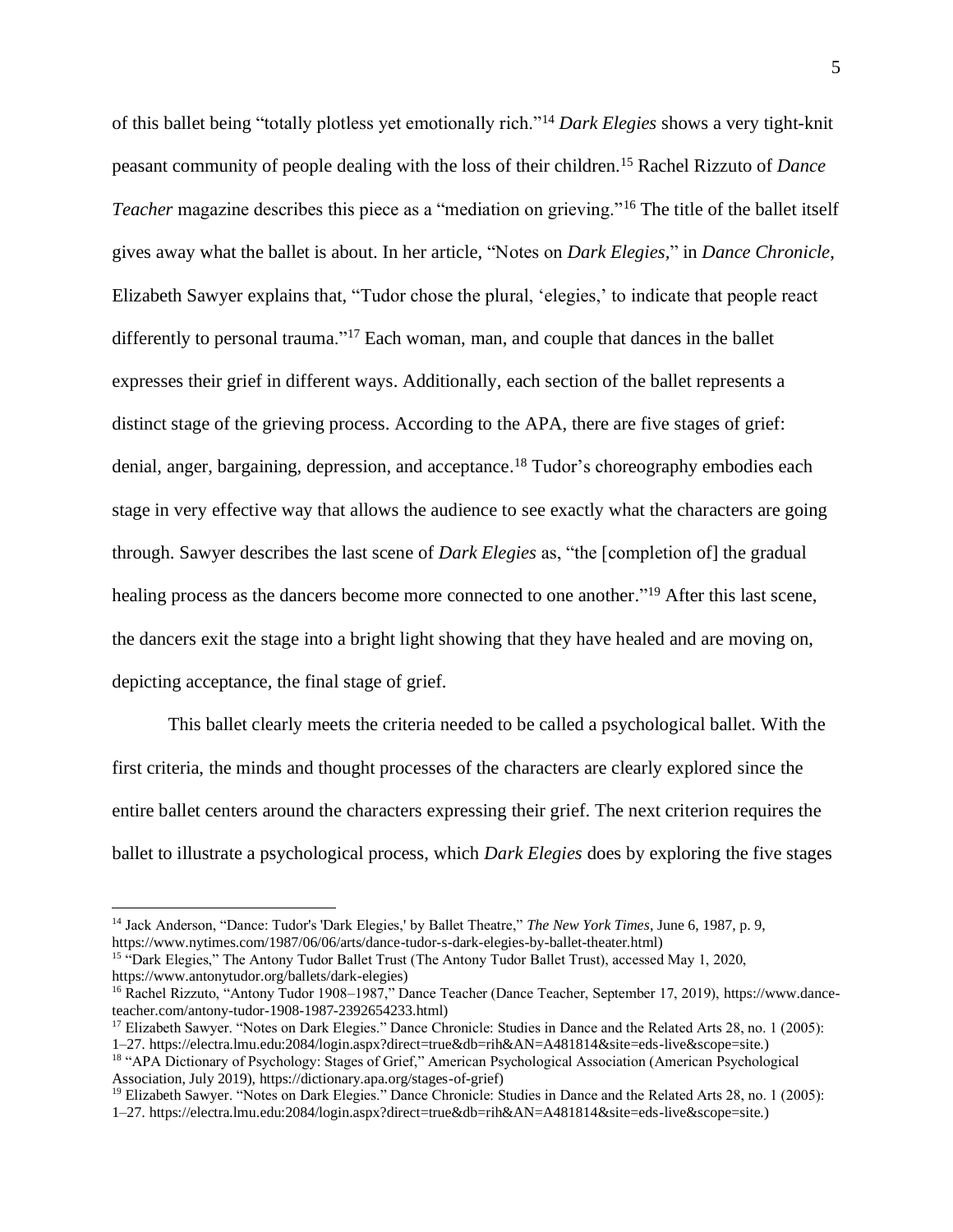of grief. The last criterion requires the presence of a character with a mental illness. It could be argued that all the characters experience some sort of depression in the ballet. However, the type of depression that they experience is not major depressive disorder, which is the type that comes to most people's minds when hearing the word depression. This kind of depression is not caused by trauma or something unfortunate happening, unlike the depression depicted in this ballet. The characters experience situational depression, also known as having a depressive episode. This goes away with time, which the ballet shows.<sup>20</sup> At the same time, it is not clear if the characters are simply dealing with grief or if they really are depressed, so it is unclear if this criterion is met. Regardless of whether this last criterion is met, *Dark Elegies* definitely meets the other two criteria, allowing it to be deemed a psychological ballet.

Tudor choreographed *Pillar of Fire* in 1942. This ballet has been designated to the "story ballet" category by Duerden because of the detailed plot and complex characters.<sup>21</sup> *Pillar of Fire* tells the story of a woman named Hagar who has two sisters, one older and one younger. Hagar fears that she will have the same fate as her older sister who is a spinster. So, instead of waiting for the man she loves to return the same feelings, she finds company in another man whom she does not love. After facing criticism from the townspeople, Hagar leaves the other man, and ultimately, Hagar and the man that she loves come together and dance.<sup>22</sup> This ballet showcases Tudor's social expressionism the best because of how moments of pain are shown throughout the ballet. Burt Folkart of the *Los Angeles Times* proclaims that *Pillar of Fire* "typified the Tudor

<sup>&</sup>lt;sup>20</sup> Situational depression has the potential to develop into major depressive disorder if it persists for more than one to two years depending on the individual.

<sup>21</sup> Rachel S. Chamberlain. Duerden, *The Choreography of Antony Tudor: Focus on Four Ballets* (Madison, NJ: Fairleigh Dickinson University Press, 2003))

<sup>&</sup>lt;sup>22</sup> "Pillar of Fire," The Antony Tudor Ballet Trust (The Antony Tudor Ballet Trust), accessed May 1, 2020, https://www.antonytudor.org/ballets/pillar-of-fire)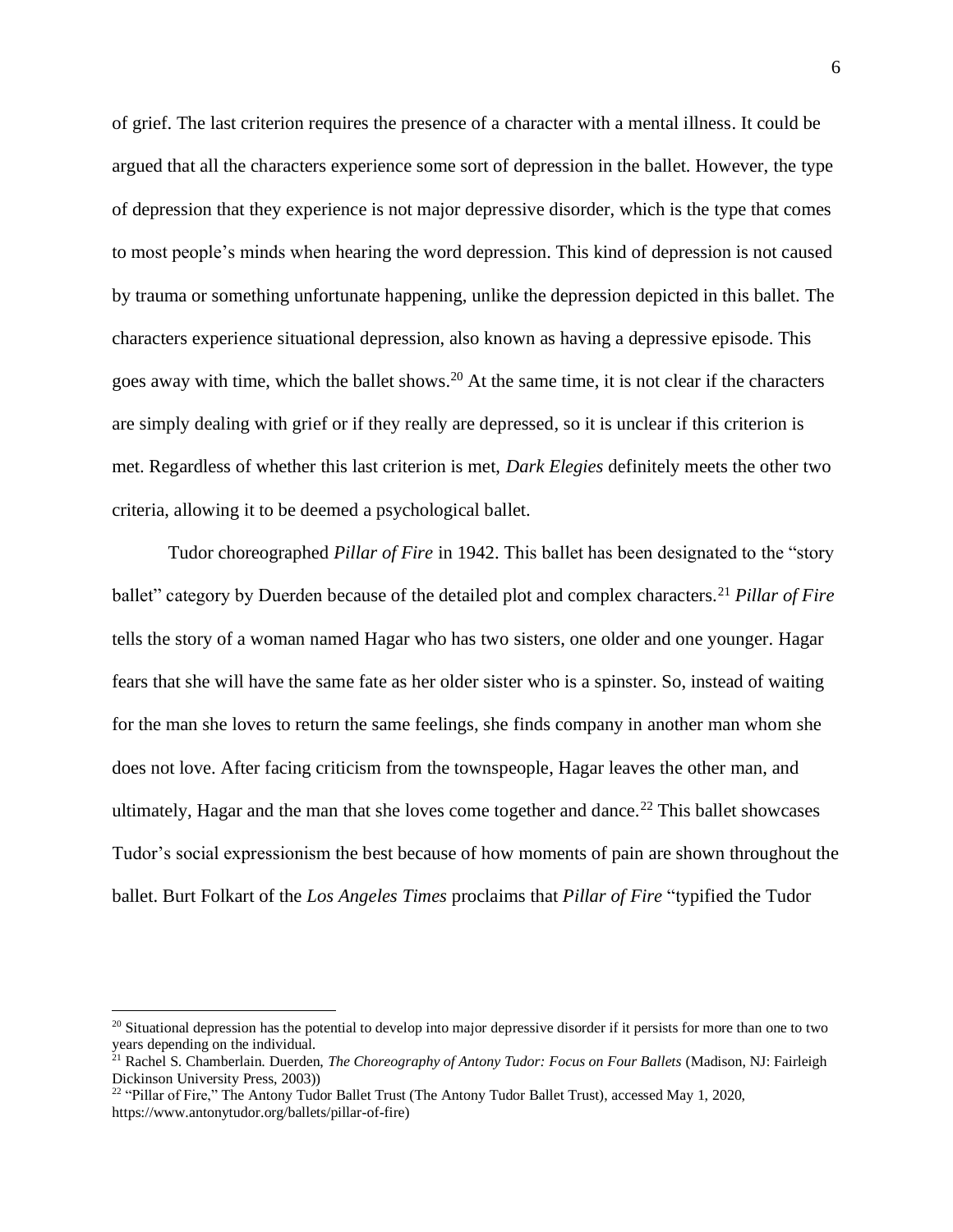genre."<sup>23</sup> Then again, this "Tudor genre" and social expressionism is not enough to make the ballet psychological. The plot does not include a character with a mental illness or an overarching psychological theme. One could argue that it does convey to audiences the thought process of Hagar when she has to face the angry townspeople shaming her, yet that idea fits more into sociology, the study of society. Overall, even though *Pillar of Fire* may have been the best representation of Tudor's ideology and choreographic style, it cannot be considered to be a psychological ballet.

The last ballet of Tudor's discussed in this paper is *The Leaves Are Fading* (1975). Similar to *Dark Elegies*, Duerden categorizes this ballet as a "mood ballet." *The Leaves Are Fading* begins with a woman stepping on stage into a glade during daylight and she begins to reflect on her past memories. Dancers act out her nostalgic thoughts until it darkens and the woman leaves having reflected on her youth.<sup>24</sup> *The Leaves Are Fading* was Tudor's last major ballet and the day before his death in 1987 Tudor was rehearsing the ballet with ABT.<sup>25</sup> Some dance scholars, such as Sawyer believe that this was Tudor's way of coming to peace with his personal life.<sup>26</sup> The process of creating this ballet may have been cathartic for Tudor and the audience may have also experienced catharsis through watching the ballet, which is a psychological process. Nevertheless, *The Leaves Are Fading* does not actually meet any of the three criteria to be considered psychological. There is no psychological disorder, process, or

<sup>23</sup> Burt A. Folkart, "American Ballet Theater's Antony Tudor Dies at 79," *Los Angeles Times*, April 21, 1987, https://www.latimes.com/archives/la-xpm-1987-04-21-mn-298-story.html)

<sup>&</sup>lt;sup>24</sup> "The Leaves Are Fading," The Antony Tudor Ballet Trust (The Antony Tudor Ballet Trust), accessed May 1, 2020, https://www.antonytudor.org/ballets/the-leaves-are-fading)

<sup>25</sup> Burt A. Folkart, "American Ballet Theater's Antony Tudor Dies at 79," *Los Angeles Times*, April 21, 1987, https://www.latimes.com/archives/la-xpm-1987-04-21-mn-298-story.html)

<sup>26</sup> Elizabeth Sawyer. "Fading Leaves and Glowing Memories." *Dance Chronicle* 32, no. 1 (2009): pp. 4-56. www.jstor.org/stable/25598190.0)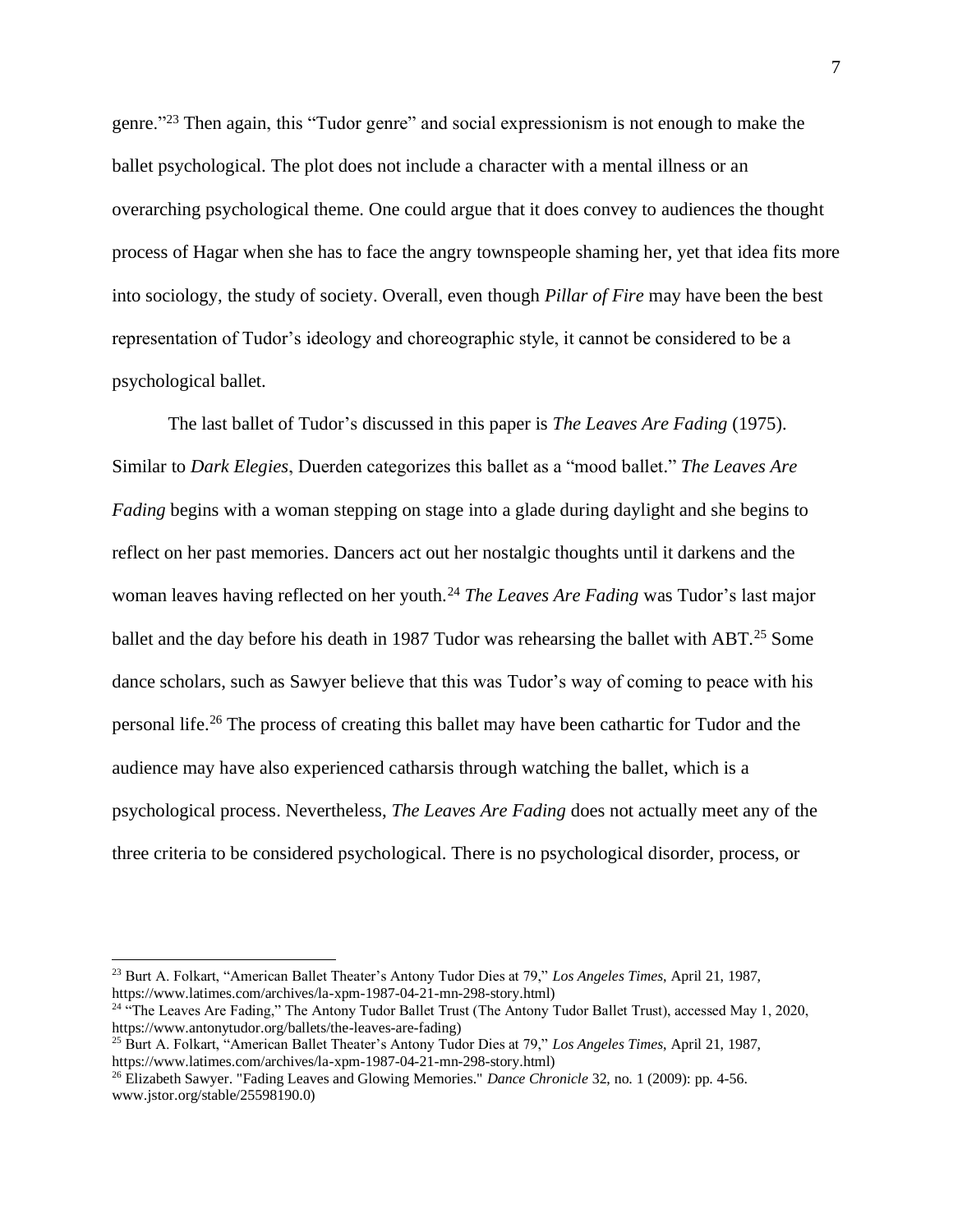theme present in the ballet. While the ballet invokes psychological processes in those who watch it, the actual content of this ballet is not psychological.

Many of Tudor's ballets seem to get the audience to engage in psychological processes without actually having any psychological content, especially the ballets that Duerden categorizes as "mood ballets." Those who dubbed these ballets as "psychological" did not mean psychological in the sense that it is related to the study of psychology, they meant it in the sense that these ballets did something other than purely entertain. Tudor's ballets cause his audience to feel strong emotions which is why those who watch describe them as psychological. With the exception of *Dark Elegies*, Tudor's psychological ballets do not in fact embody any aspect of psychology. A better word to describe his ballets may be "therapeutic" or "cathartic" or simply "thought-provoking." Regardless of what his ballets should be called, Antony Tudor truly did create his own genre of ballet. Some argue that Jules Perrot's *Giselle* is the first psychological ballet, but *Giselle* is very different from Tudor's works. *Giselle* actually does meet the psychological criteria of having a character have a mental disorder. In the ballet, a young woman named Giselle goes mad and dies after finding out that the man she loves lied to her. After death she becomes a Willi and her purpose becomes getting revenge on any man that she sees. Both the madness of Giselle and the serial-killer-like Willis fall into the category of abnormal psychology, qualifying *Giselle* as a psychological ballet which does make it the first psychological ballet but the fantasy aspect of *Giselle* is what separates it from Tudor's psychological ballets. Most audiences watching *Giselle* would not feel a strong connection to the characters and story unlike those watching Tudor's ballets. Antony Tudor's works may not be about psychology, but they did get people to think in ways that no other ballet had been able to do up to that point. In looking from a psychological point of view, Tudor's ballets cannot be called psychological.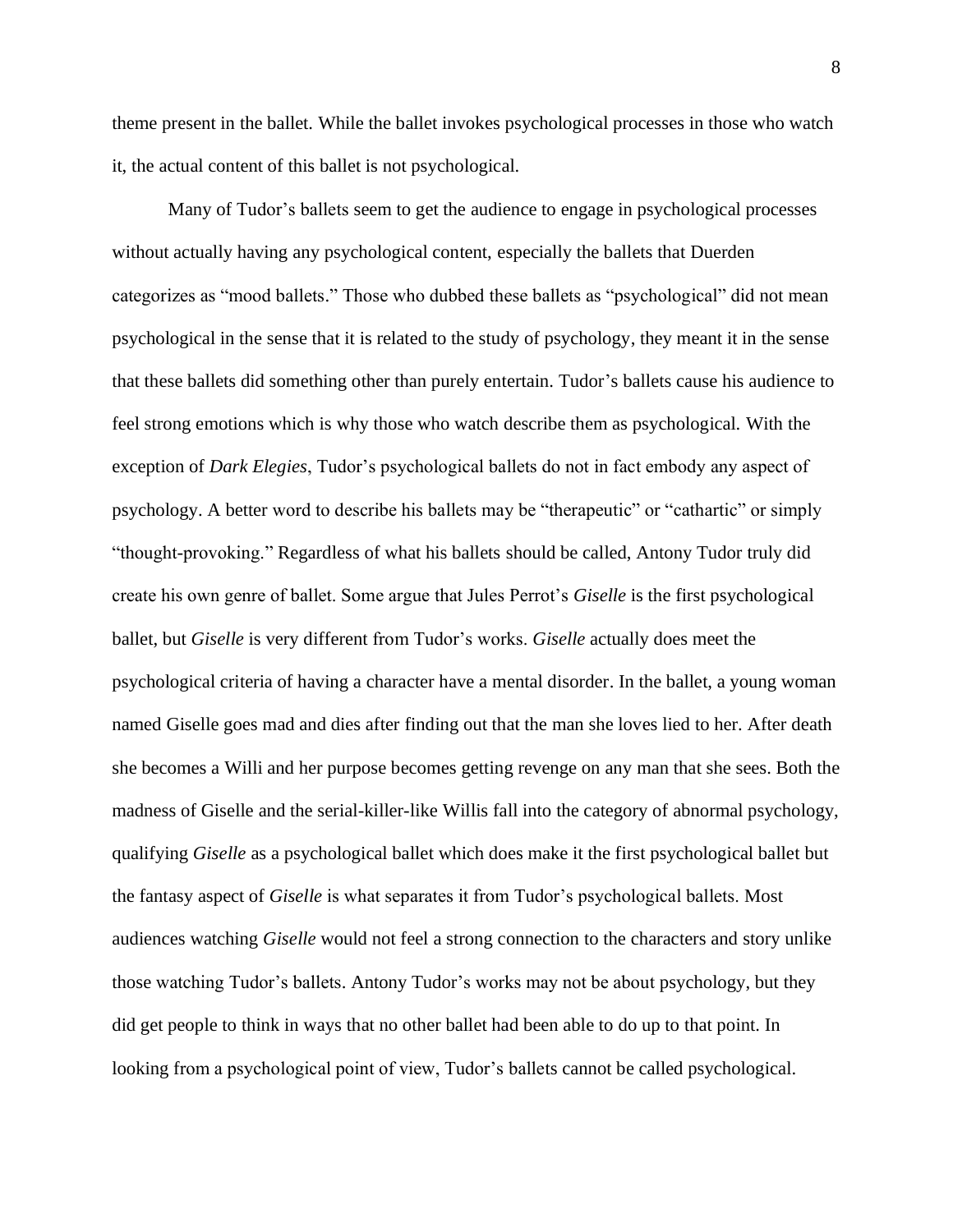Conversely, from a ballet audience's point of view, Antony Tudor's ballets are truly psychological.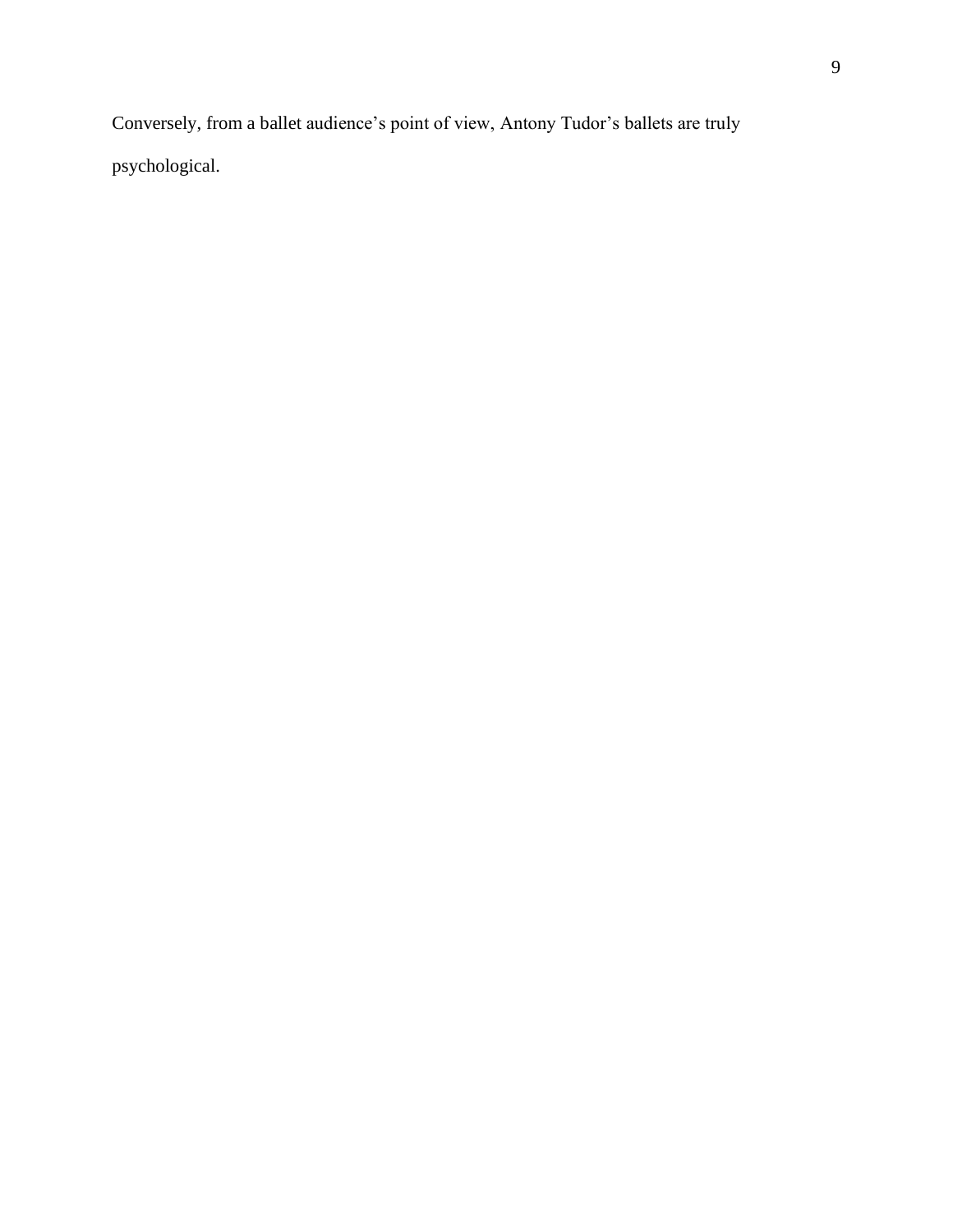## **Bibliography**

## **BOOKS**

Duerden, Rachel S. Chamberlain. *The Choreography of Antony Tudor: Focus on Four Ballets.*  Madison, NJ: Fairleigh Dickinson University Press, 2003.

### **DATABASES**

- "About the APA." American Psychological Association. American Psychological Association, July 2019. https://www.apa.org/about/.
- "APA Dictionary of Psychology: Abnormal Psychology." American Psychological Association. American Psychological Association, July 2019. https://dictionary.apa.org/abnormalpsychology.
- "APA Dictionary of Psychology: Stages of Grief." American Psychological Association. American Psychological Association, July 2019. https://dictionary.apa.org/stages-ofgrief.
- "Forensic Psychology." American Psychological Association. American Psychological Association, July 2019. https://www.apa.org/ed/graduate/specialize/forensic.
- "Psychology." Merriam-Webster. Merriam-Webster. Accessed May 1, 2020. https://www.merriam-webster.com/dictionary/psychology.
- The Editors of Encyclopaedia Britannica. "Antony Tudor." Encyclopædia Britannica. Encyclopædia Britannica, inc., April 16, 2020. https://www.britannica.com/biography/Antony-Tudor.

#### **JOURNALS**

Sawyer, Elizabeth. "Fading Leaves and Glowing Memories." *Dance Chronicle* 32, no. 1 (2009): 4-56. Accessed May 1, 2020. www.jstor.org/stable/25598190.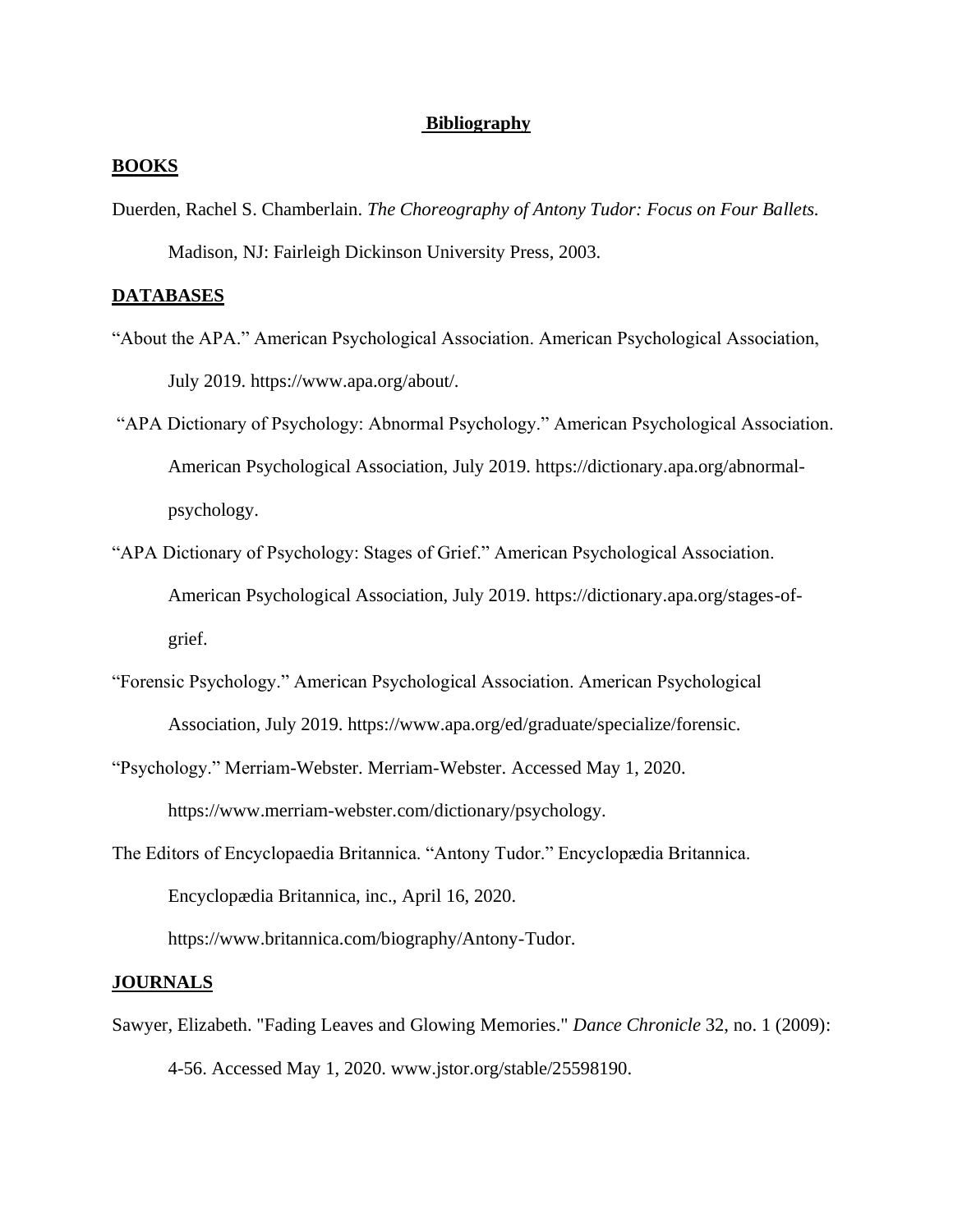Sawyer, Elizabeth. "Notes on Dark Elegies." *Dance Chronicle: Studies in Dance and the Related Arts* 28, no. 1 (2005): 1–27. https://electra.lmu.edu:2084/login.aspx?direct=true&db=rih &AN=A481814&site=eds-live&scope=site.

#### **NEWSPAPERS AND MAGAZINES**

- Anderson, Jack. "Dance: Tudor's 'Dark Elegies,' by Ballet Theatre." *The New York Times*, June 6, 1987. https://www.nytimes.com/1987/06/06/arts/dance-tudor-s-dark-elegies-by-ballettheater.html.
- Folkart, Burt A. "American Ballet Theater's Antony Tudor Dies at 79." *Los Angeles Times*, April 21, 1987. https://www.latimes.com/archives/la-xpm-1987-04-21-mn-298-story.html.
- Kisselgoff, Anna. "Psychological Aspects of the Dance." *The New York Times*, April 21, 1987, sec. A. https://www.nytimes.com/1987/04/21/arts/psychological-aspects-of-thedance.html.
- Macaulay, Alastair. "Under Analysis: The Psychology of Tudor's Ballets." *The New York Times*. May 11, 2008. https://www.nytimes.com/2008/05/11/arts/dance/11maca.html.
- Rizzuto, Rachel. "Antony Tudor 1908–1987." Dance Teacher. Dance Teacher, September 17, 2019. https://www.dance-teacher.com/antony-tudor-1908-1987-2392654233.html.

#### **VIDEOS**

- "American Ballet Theatre Pillar of Fire (complete) 1973." YouTube video, 34:48. "David Coll," September 3, 2001. https://youtu.be/Iqgrad-SM6Y
- "Ivan Nagy & Gelsey Kirkland in Antony Tudor's Leaves are Fading (1976 ABT performance)." YouTube video, 2:31. "Gelsey Kirkland Ballet," May 14, 2014. https://youtu.be/CDQzLx-oIQ0